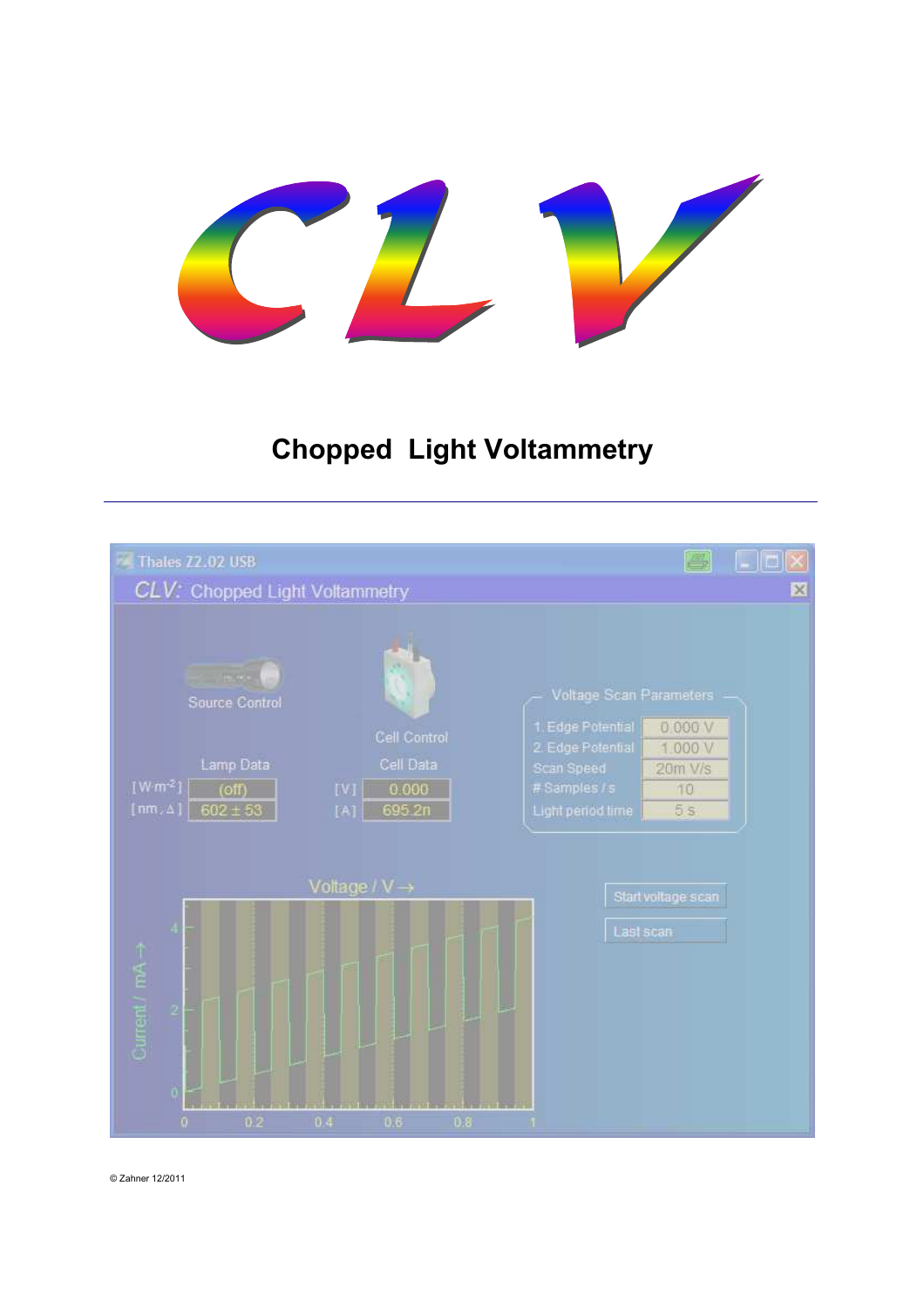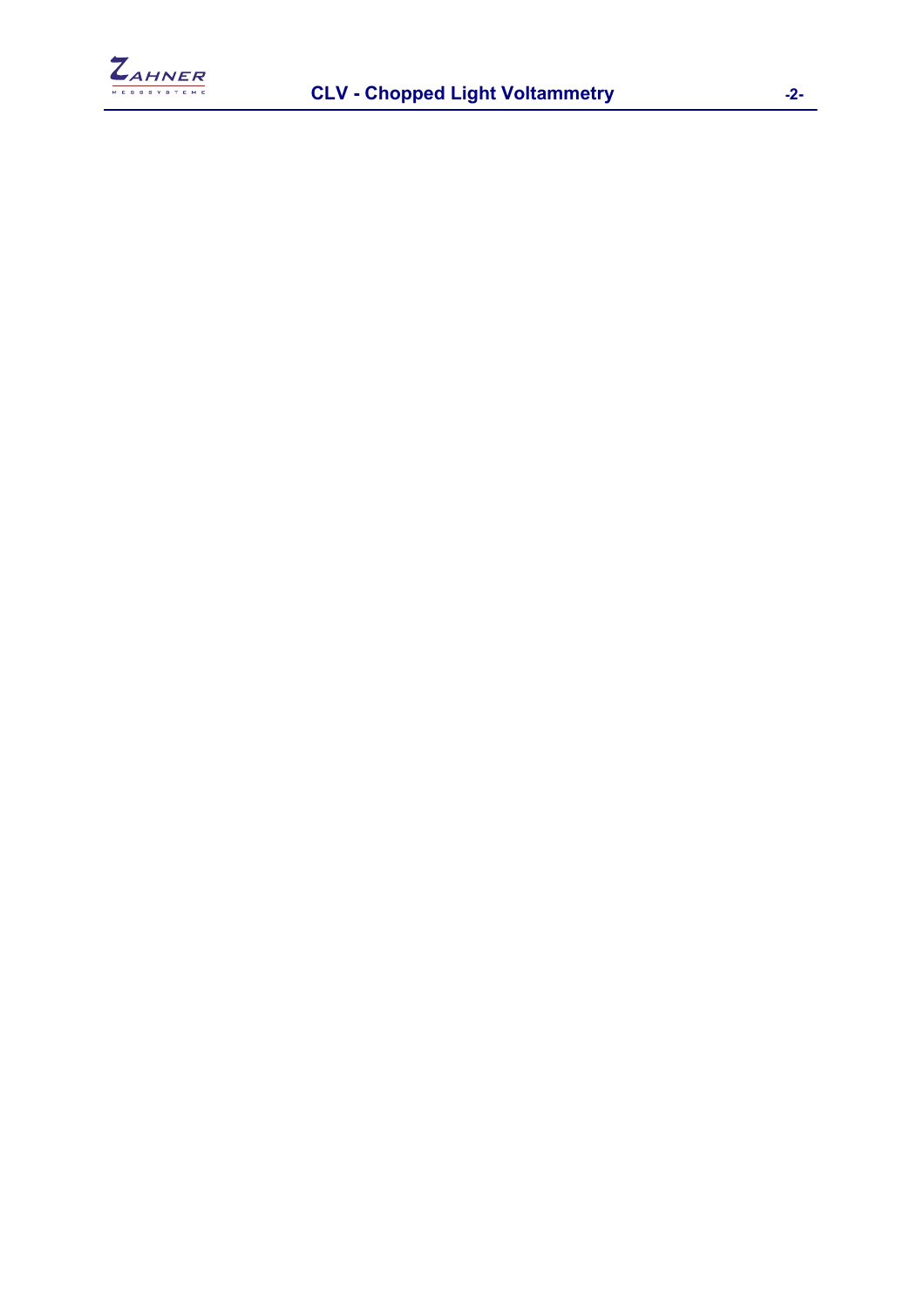

| 1. Startup                 |   |
|----------------------------|---|
| 2. Light Source Control    | 5 |
| 3. Cell Control            | 5 |
| 4. Voltage Scan Parameters | 6 |
| 5. Save and Export Data    |   |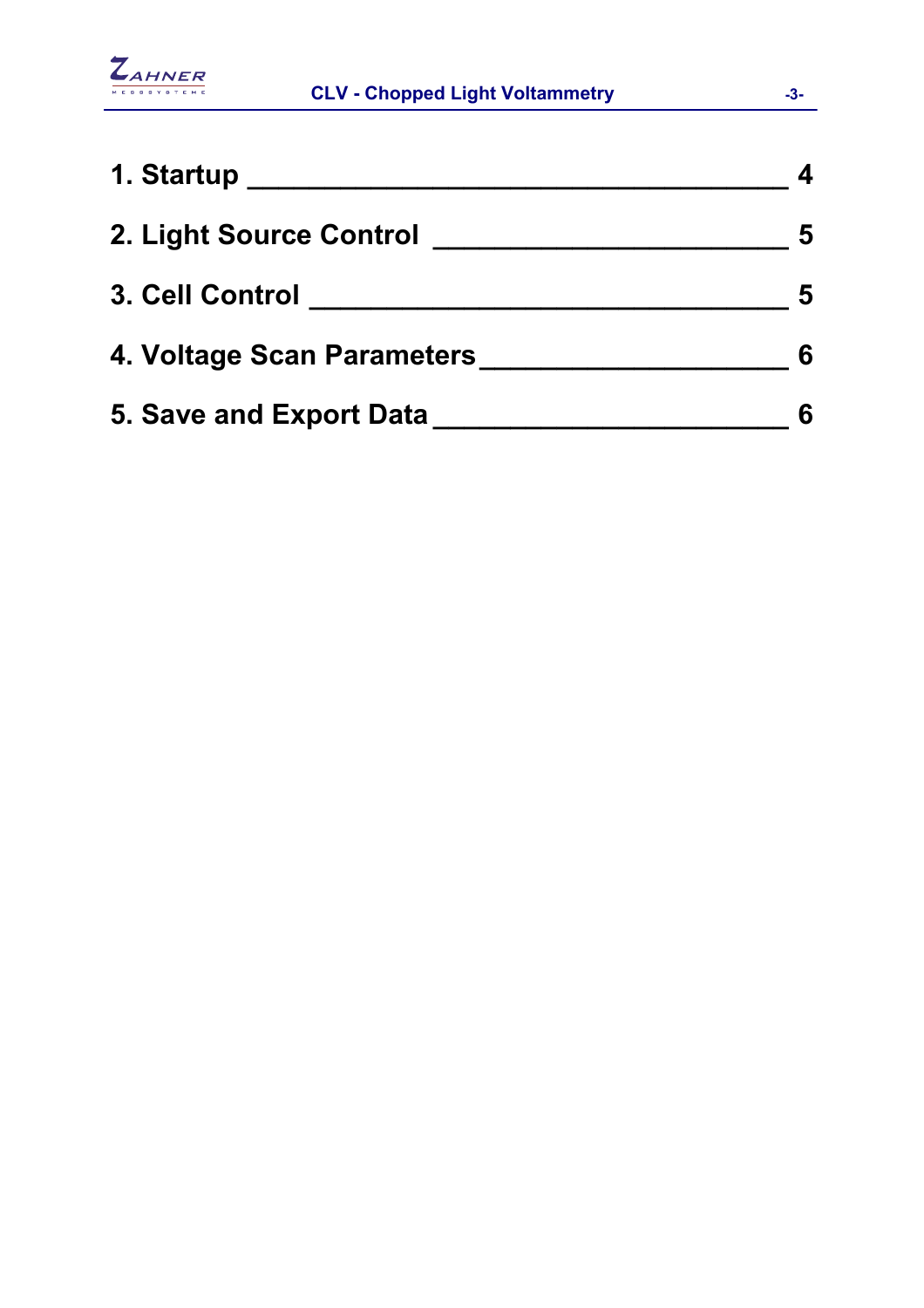

## **1. Startup**

Chopped light voltammetry (CLV) is easily activated by using the pull down menu as shown in Fig. 1. To open the pull down menu click onto the Z-icon  $\mathbb Z$  in the title bar of the Thales window.



Fig. 1 Start of CLV using the pull down menu

After initialization of the potentiostats, the main window of CLV is displayed (see Fig. 2).

| Thales Z2.02 USB                                                                                                 |                                                                 | LS.<br>i in 1                                                                                                                                                                                                           |
|------------------------------------------------------------------------------------------------------------------|-----------------------------------------------------------------|-------------------------------------------------------------------------------------------------------------------------------------------------------------------------------------------------------------------------|
| CLV: Chopped Light Voltammetry                                                                                   |                                                                 | м                                                                                                                                                                                                                       |
| <b>VON NO</b><br><b>Source Control</b><br>Lamp Data<br>$[Wm^2]$<br>$($ off $)$<br>$472 \pm 13$<br>$[nm, \Delta]$ | <b>Cell Control</b><br>Cell Data<br> V <br>$-0.002$<br>[A]<br>0 | <b>Voltage Scan Parameters</b><br>1. Edge Potential<br>0.000V<br>2. Edge Potential<br>0.500V<br><b>Scan Speed</b><br><b>20m V/s</b><br># Samples / s<br>10<br>1 <sub>s</sub><br>Light period time<br>Start voltage scan |

Fig. 2 Main screen of CLV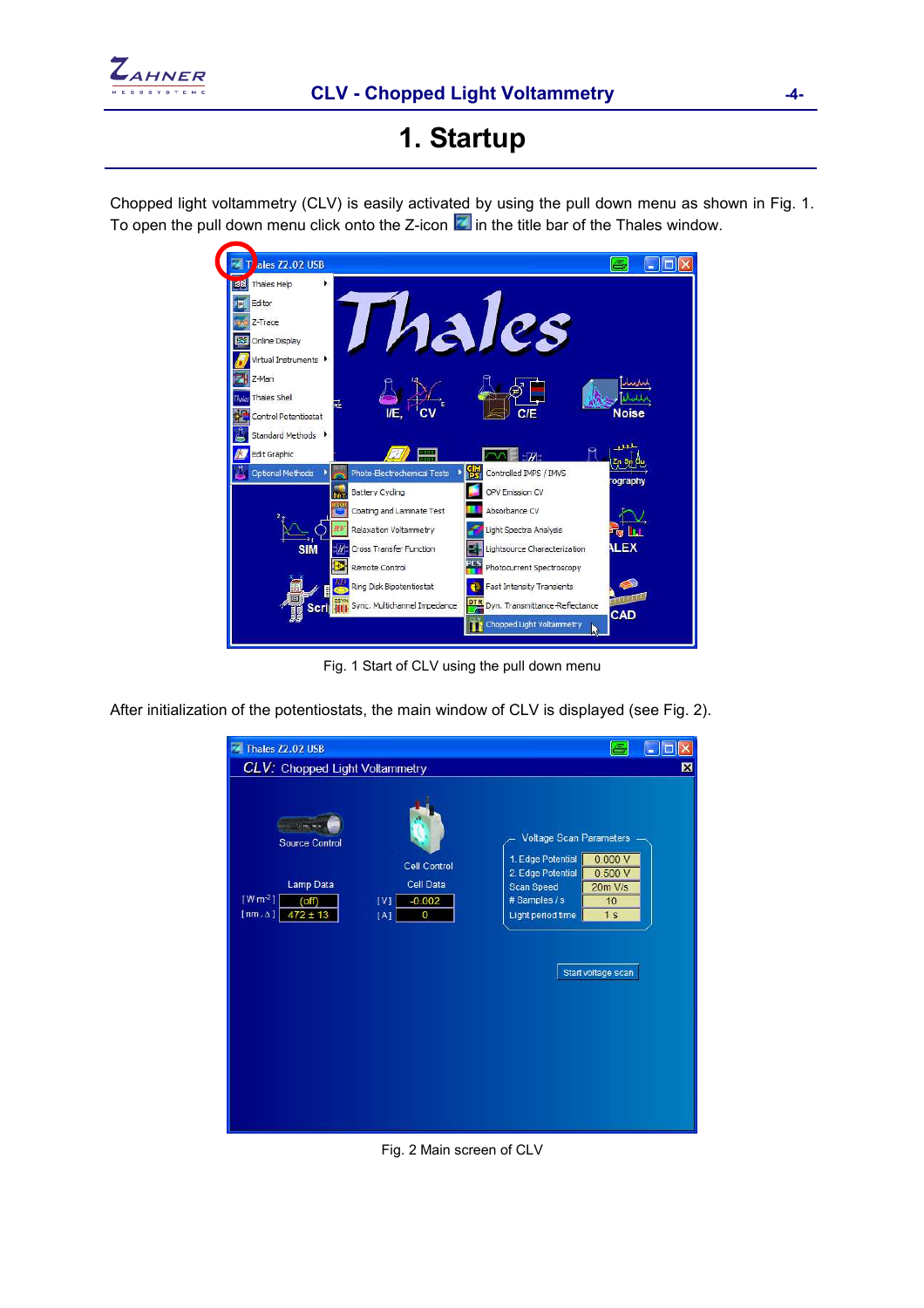

#### **2. Light Source Control**

Clicking the torch light icon opens the light source control menu (Fig. 3). Use the open calibration data entry to load the calibration file of the light source used. Now intensity of the illumination phases can be directly set in W/m².

|  |               |             | lightsourg<br>Control     |                       |                  |  |
|--|---------------|-------------|---------------------------|-----------------------|------------------|--|
|  |               | $($ off $)$ | Lamp Data<br>$472 \pm 13$ |                       |                  |  |
|  |               |             | lightsource control       |                       | $\triangleright$ |  |
|  | set intensity |             |                           |                       |                  |  |
|  |               |             |                           | control potentiostat  |                  |  |
|  |               |             |                           | open calibration data |                  |  |
|  |               |             |                           |                       |                  |  |

Fig. 3 Light source control

#### **3. Cell Control**

Cell control (Fig. 4) can be used to access the testsampling of the cell potentiostat (internal potentiostat of Zennium / IM6). The cell potentiostat is automatically switched on in potentiostatic mode at the beginning of a voltage scan. Therefore it is not necessary to configure it before starting a scan. At the end of a scan the cell potentiostat remains active at the end potential of the voltage scan.



Fig. 4 Cell Control